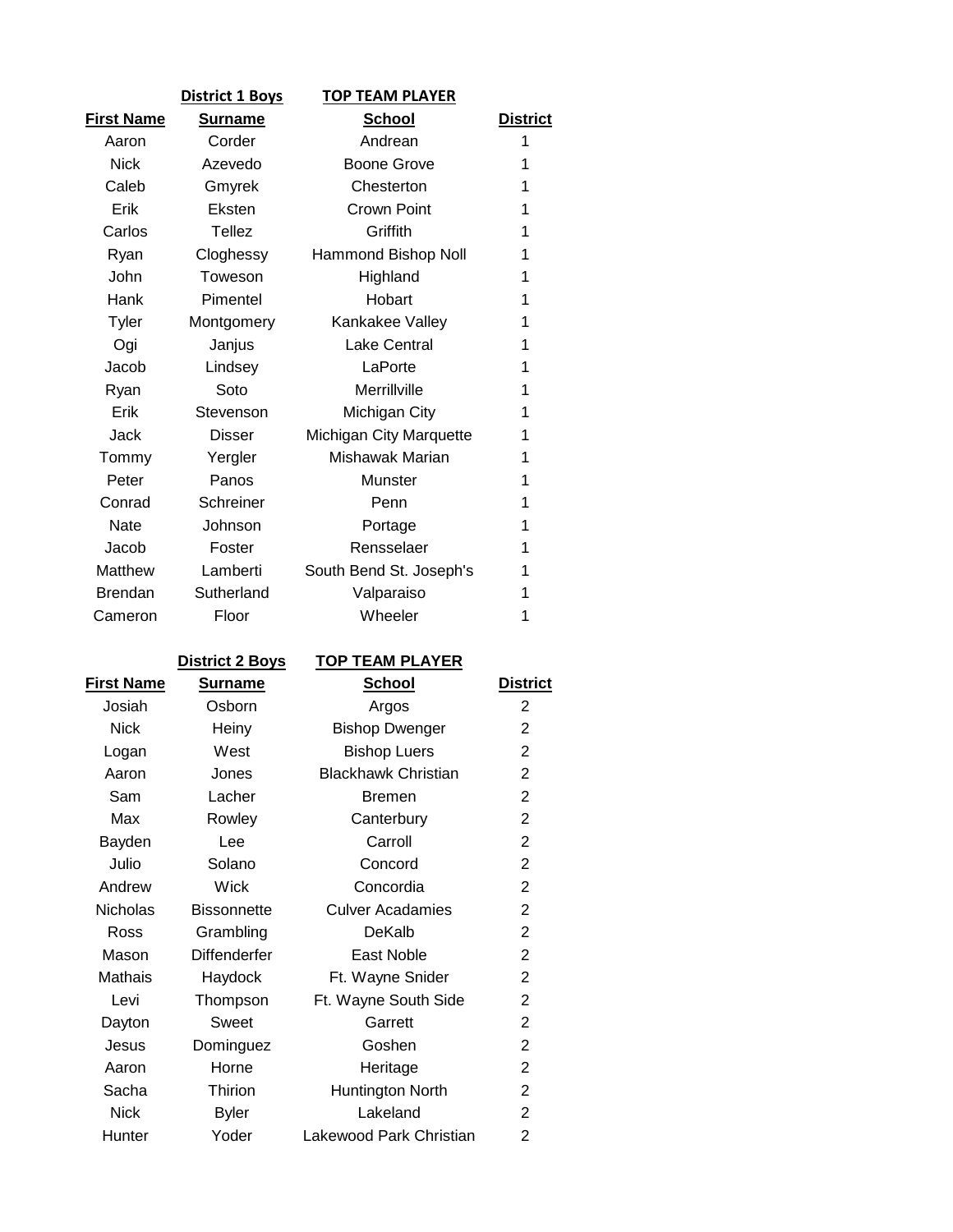| Mason             | Wills                  | Leo                          | 2               |
|-------------------|------------------------|------------------------------|-----------------|
| Jake              | <b>Baylis</b>          | Northridge                   | $\overline{2}$  |
| Josh              | Mahon                  | Northrop                     | $\overline{2}$  |
| <b>Blake</b>      | <b>Milliser</b>        | Plymouth                     | $\overline{c}$  |
| Christian         | Granados               | Prairie Heights              | $\overline{c}$  |
| Miguel            | Rivera                 | Warsaw                       | $\overline{2}$  |
| Abel              | Zamarripa              | West Noble                   | $\overline{2}$  |
| Eric              | Newman                 | Winamac                      | $\overline{2}$  |
|                   |                        |                              |                 |
|                   | <b>District 3 Boys</b> | <b>TOP TEAM PLAYER</b>       |                 |
| <b>First Name</b> | <b>Surname</b>         | <b>School</b>                | <b>District</b> |
| <b>Tristen</b>    | Rodriquez              | Anderson                     | 3               |
| <b>Derik</b>      | Caldwell               | Carroll (Flora)              | 3               |
| Eric              | Witt                   | <b>Fishers</b>               | 3               |
| Doug              | Kaskie                 | <b>Guerin Catholic</b>       | 3               |
| Ben               | Anania                 | <b>Hamilton Southeastern</b> | 3               |
| Philip            | Heilman                | Kokomo                       | 3               |
| Ben               | Page                   | Lafayette Central Catholic   | 3               |
| <b>Bryce</b>      | <b>Beall</b>           | Marion                       | 3               |
| Quentin           | Perez                  | McCutcheon                   | 3               |
| Julius            | Hain                   | <b>Muncie Burris</b>         | 3               |
| Daniel            | Anderson               | Noblesville                  | 3               |
| Jacob             | <b>Stiver</b>          | North Miami                  | 3               |
| Graham            | Ortman                 | Northwestern                 | 3               |
| Tyler             | Collier                | Pendleton Heights            | 3               |
| Michael           | <b>Brindle</b>         | Peru                         | 3               |
| Arik              | Shanklin               | Rochester                    | 3               |
| Noah              | <b>Mathews</b>         | University                   | 3               |
| Taylor            | McKee                  | Wapahani                     | 3               |
| Freeland          | <b>Burton</b>          | West Lafayette               | 3               |
| Halid             | Apoudjak               | West Lafayette Harrison      | 3               |
| Cale              | Melham                 | Yorktown                     | 3               |
|                   |                        |                              |                 |
|                   | <b>District 4 Boys</b> | <b>TOP TEAM PLAYER</b>       |                 |
| First Name        | <b>Surname</b>         | <b>School</b>                | <b>Distict</b>  |
| <b>Bryce</b>      | Cirbo                  | Avon                         | 4               |
| Pablo             | Alvarez                | <b>Ben Davis</b>             | 4               |
| Jason             | Wright                 | <b>Brebeuf</b>               | 4               |
| Cameron           | Mattern                | Brownsburg                   | 4               |
| Eric              | McDougal               | Carmel                       | 4               |
| <b>Ben</b>        | Carter                 | Cathedral                    | 4               |
| Jeremiah          | Rader                  | Covenant                     | 4               |
| Turner            | <b>Perkins</b>         | Danville                     | 4               |
| <b>Nick</b>       | <b>Rekis</b>           | Lawrence North               | 4               |
| Northcutt         | Collin                 | Lebanon                      | 4               |

Zach Benge Mooresville 4<br>1994 - Unamy Diaby North Central

Almamy Diaby North Central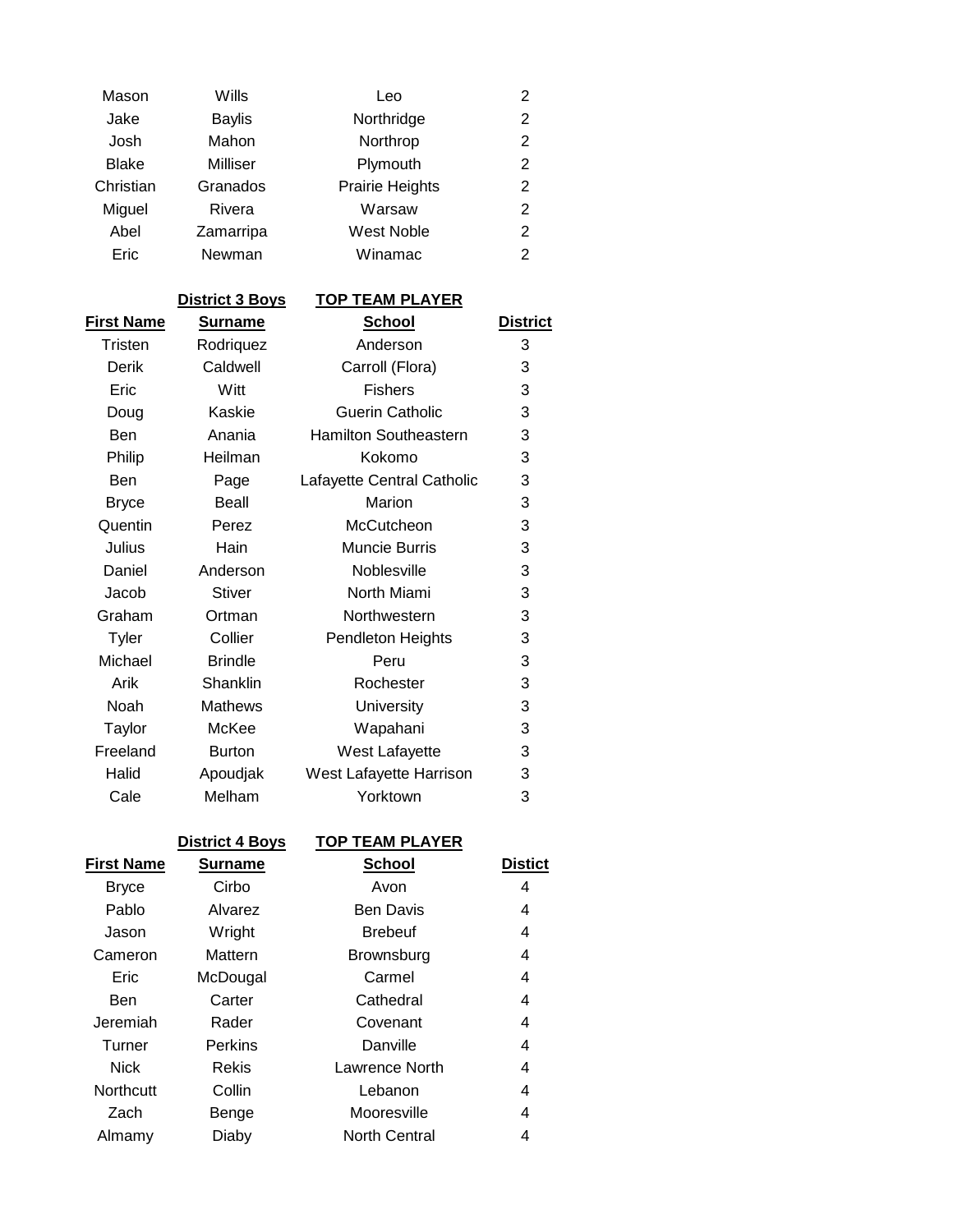| <b>Bennett</b> | Hazelgrove    | North Putnam          | 4 |
|----------------|---------------|-----------------------|---|
| Jonathan       | Rulli         | Park Tudor            | 4 |
| cameron        | <b>ROLAND</b> | Pike                  | 4 |
| hunter         | calvert       | Ritter                | 4 |
| Lucas          | <b>Brown</b>  | Tri west High School  | 4 |
| Gaston         | Pondal        | <b>Warren Central</b> | 4 |
| Kyle           | Percak        | Westfield             | 4 |
| Matthew        | Perry         | <b>Zionsville</b>     | 4 |

|                   | District 5 Boys | <b>TOP TEAM PLAYER</b>    |                 |
|-------------------|-----------------|---------------------------|-----------------|
| <b>First Name</b> | <b>Surname</b>  | <b>School</b>             | <b>District</b> |
| Andrew            | Grossman        | <b>Batesville</b>         | 5               |
| Chandler          | Downs           | <b>Center Grove</b>       | 5               |
| Alex              | Staggs          | <b>Columbus East</b>      | 5               |
| Riley             | Belding         | <b>Columbus North</b>     | 5               |
| Jacob             | Hacklemen       | Connersville              | 5               |
| Keith             | Batta           | <b>East Central</b>       | 5               |
| Ben               | Gatlin          | Franklin                  | 5               |
| Jacob             | Addington       | <b>Greenfield Central</b> | 5               |
| Matt              | <b>Starkey</b>  | Jennings Co               | 5               |
| Paul              | Terle           | Lawrenceburg              | 5               |
| Kevin             | Copeland        | Milan                     | 5               |
| Jacob             | Luke            | Mt. Vernon                | 5               |
| <b>Brad</b>       | <b>Broyles</b>  | <b>New Castle</b>         | 5               |
| Bo                | Owens           | <b>New Palestine</b>      | 5               |
| Taylor            | Reed            | Oldenburg Academy         | 5               |
| Kevin             | Mendoza         | Richmond                  | 5               |
| Matt              | Cunningham      | Roncalli                  | 5               |
| Ethan             | Foster          | Rushville                 | 5               |
| Jordan            | Jones           | Seymour                   | 5               |
| Jared             | Avery           | Shelbyville               | 5               |
| Kyle              | Worthington     | South Dearborn            | 5               |
| Thang             | Hmung           | Southport                 | 5               |
|                   |                 |                           |                 |

|            | <b>District 6 Boys</b> | <b>TOP TEAM PLAYER</b>   |                 |
|------------|------------------------|--------------------------|-----------------|
| First Name | <b>Surname</b>         | <b>School</b>            | <b>District</b> |
| Gonzalo    | Sanchez                | <b>Bloomington North</b> | 6               |
| Stefan     | Dalecki                | <b>Bloomington South</b> | 6               |
| Luke       | Parker                 | <b>Boonville</b>         | 6               |
| Mason      | Schreiber              | Castle                   | 6               |
| David      | Anslinger              | Evansville Central       | 6               |
| CJ         | Gilmer                 | Evansville Harrison      | 6               |
| Jacob      | <b>Elpers</b>          | Evansville Mater Dei     | 6               |
| John       | Mazzocco               | Evansville Memorial      | 6               |
| Sam        | Daywalt                | Evansville North         | 6               |
| Varun      | Alse                   | <b>Floyd Central</b>     | 6               |
| Hunter     | DeWeese                | Gibson Southern          | 6               |